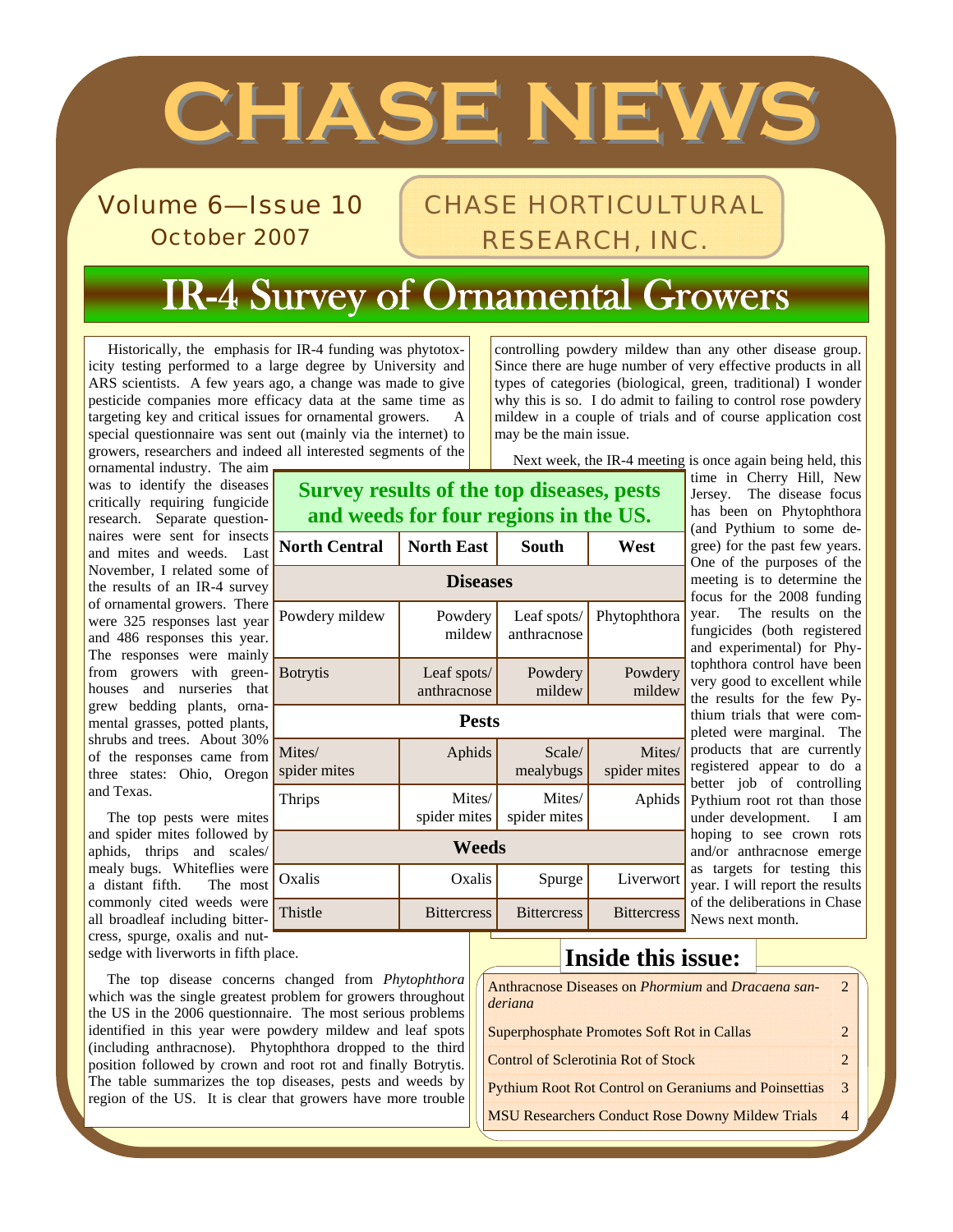### **Page 2** CHASE NEWS

#### **Anthracnose on** *Dracaena sanderiana*

 In 2002, I became aware of a disease on *Dracaena sanderiana* (Lucky Bamboo) that was causing quite a stir at ports of entry throughout the US and Canada. The pathogen appeared to be anthracnose (*Colletotrichum gloeosporioides* had been identified previously). Since that time, a group of mycologists at APHIS and the ARS in Beltsville, MD (Farr, Aime, Rossman and Palm) have studied the species of *Colletotrichum* from members of the Agave family (contains dracaeanas and phormiums too). They determined that the *Colletotrichum* from these Lucky Bamboo originating in China is a distinct and new species—*C. dracaenophilum*. Their evaluations included molecular testing of a wide range of isolates held in culture collections throughout the world as well as the newly described *C. dracaenophilum* from *D. sanderiana*.

 Some of the anthracnose diseases of other members of the Agavaceae have been known for many years (1899 for Phormium and 1905 for Agave). The description of this new species on Lucky Bamboo indicates the value of our modern molecular techniques. For a complete report see: Mycological Research 110(2006):1395-1408.



#### **Superphosphate Promotes Soft Rot in Callas**

 Gracia-Garza et al. reported on the effect of phosphorus on severity of soft rot (*Erwinia carotovora* subsp. *carotovora*) in a 2004 report. The researchers found that superphosphate incorporation into the potting medium resulted in significantly higher levels of soft rot on calla lilies. Phosphate in the nutrient solution, however did not affect soft rot severity. The presence of phosphorus with soft rot bacteria actually increase their production of the enzymes that breakdown the cells walls of the plants causing soft rot (polygalacturonase and pectate lyase). The authors suggested that supplying phosphate through nutrient solutions would reduce incidence of soft rot without creating phosphorus deficiency in the calla lilies. See:European Journal of Plant Pathology. 110:293- 298 (2004).

#### **Control of Sclerotinia Rot of Stock**

 Wegulo and Counsell (University Nebraska) reported on a 2006 trial on controlling *Sclerotinia sclerotiorum* on *Matthiola incanae* (stock). Fungicides were applied as a spray on 5 and 15 September and plants were inoculated on 12 September. The graph to the right shows the disease severity rating (29 September) based on a scale from 1=no disease to 5=100% rot. Excellent control was achieved with Palladium (4 oz/100 gal), Insignia (12 oz/100 gal) and all three rates of Pageant (9.5, 12.5 and 19 oz/100 gal). Palladium is a combination product under development by Syngenta and Pageant is another combination under development from BASF. These products will be welcome additions for Sclerotinia control on ornamentals. A complete report is available: Plant Disease Management Reports 1:OT021 (2007).



Wegulo and Breathnach tested some of the same fungicides for Botrytis control on rose (see picture below for Botrytis symptoms during propagation) and got excellent results with Palladium (2 or 4 oz/100 gal), Heritage (1 oz), Insignia (8 oz) and Medallion (2 oz) when applied three times on a 10-day interval. See: Plant Disease Management Reports 1:OT019 (2007).

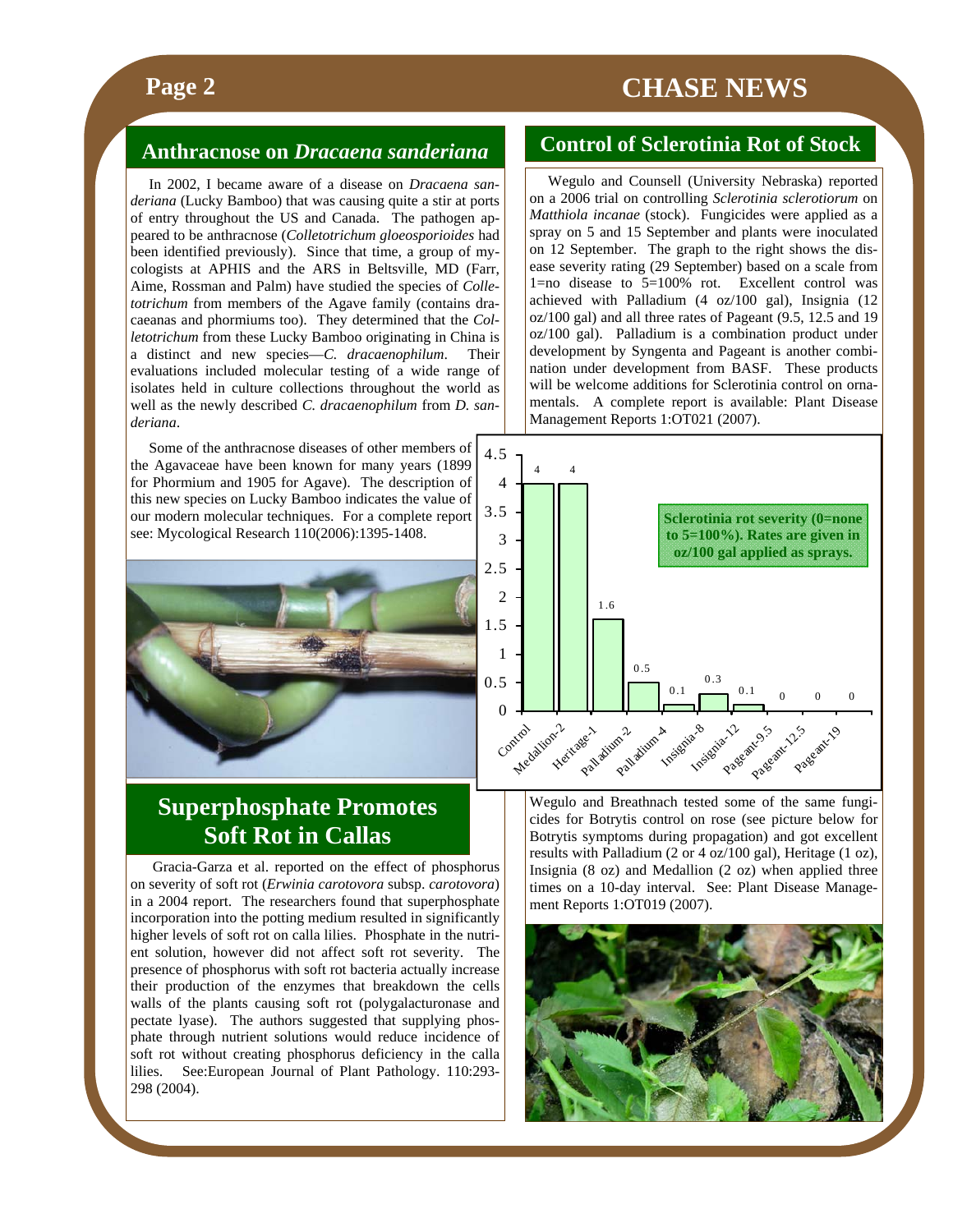#### **Pythium Root Rot Control on Geraniums and Poinsettias**

 This year we have been testing many fungicides as well as biological agents for control of root diseases including Pythium root rot. Our most recent trial was conducted using Pythium root rot on geranium. The *Pythium irregulare* isolate we used originally came from geranium and was found to be resistant to Subdue MAXX.

 We started by planting the zonal geranium ('Pinto White') plugs into 3.5 inch pots containing Fafard Mix 2 and top-dressed with Osmocote Plus 15-9-12. Plants were treated with drenches on a 14-day interval a total of four times starting on 28 June and ending on 9 August. Drenches were applied at the rate of 1 pint per square foot (a little more than 1 oz/3.5 inch pot). Treatments included controls, PlantShield HC (4 oz/100 gal), Insignia (12 oz), a combination of Insignia (8 oz) and EcoGuard (32 oz), EcoGuard (32 or 64 oz), Subdue MAXX (1 oz) and Terrazole 35W (6 oz). EcoGuard is a biological product from Novozymes (Roots). Plants were rated for height, top grade, final fresh weight of tops and the percentage of healthy roots on 21 August 2007. The data for roots was the only data that was significantly affected by treatment and is shown in the graph below.



 Hausbeck and Harlan reported controlling Pythium root rot on poinsettia in Plant Disease Management Reports 1:OT013 (2007). The test evaluated efficacy of Subdue MAXX and Heritage alone and in combination for prevention of *Pythium ultimum* on 'Freedom Red'. Fungicides were applied as drenches on 13 January and 14 February and final plant height and health were recorded on 17 March. The disease pressure was severe in this trial.

#### **Control of Pythium root rot on Poinsettia**

| <b>Treatment</b>             | Rate/<br>$100$ gal             | <b>Plant</b><br>health | <b>Plant height</b><br>(in) |
|------------------------------|--------------------------------|------------------------|-----------------------------|
| Noninoculated<br>control     |                                | 1.0a                   | 6.0c                        |
| Inoculated<br>control        |                                | 3.5c                   | 4.1 d                       |
| Subdue MAXX                  | $0.5 \text{ oz}$               | $1.3$ ab               | 7.4a                        |
| Subdue MAXX                  | $1.0 \text{ oz}$               | 1.0a                   | $7.1$ ab                    |
| Heritage                     | $0.45 \text{ oz}$              | 2.0 <sub>b</sub>       | 4.8d                        |
| Heritage                     | $0.9 \text{ oz}$               | $1.5$ ab               | $6.1$ bc                    |
| Heritage and<br><b>SMAXX</b> | $0.45$ and<br>$0.5 \text{ oz}$ | 1.0a                   | 7.3a                        |
| Heritage and<br><b>SMAXX</b> | $0.9$ and<br>1 oz              | 1.0a                   | 7.5a                        |
| Truban 30WP                  | 10 <sub>oz</sub>               | 1.2a                   | $6.9$ abc                   |

 The tallest plants were any of those treated with Subdue MAXX (alone or in combination with Heritage). Plant height reflects severity of stunting due to Pythium root rot. The only treatment that did not result in significant control in this trial was the 0.45 oz rate of Heritage alone. This trial concurs with results of trials at Chase

 The best roots were found on the plants treated with Insignia at 12 oz. These were statistically the same as the noninoculated controls, the PlantShield HC and the Insignia and EcoGuard combination. The EcoGuard alone, Subdue MAXX and Terrazole treatments were only slightly better than the inoculated controls. This trial shows that both traditional fungicides and biological agents can give effective control of Pythium root rot on Geranium. The combination of Insignia and EcoGuard is further interesting since it would be a good tool for resistance management.



Horticultural Research over the past five years or so on use of Heritage for Pythium root rot.

Hopefully, additions to the Heritage label for Pythium control will reflect the need to add another fungicide if the 0.45 oz rate is to be used.